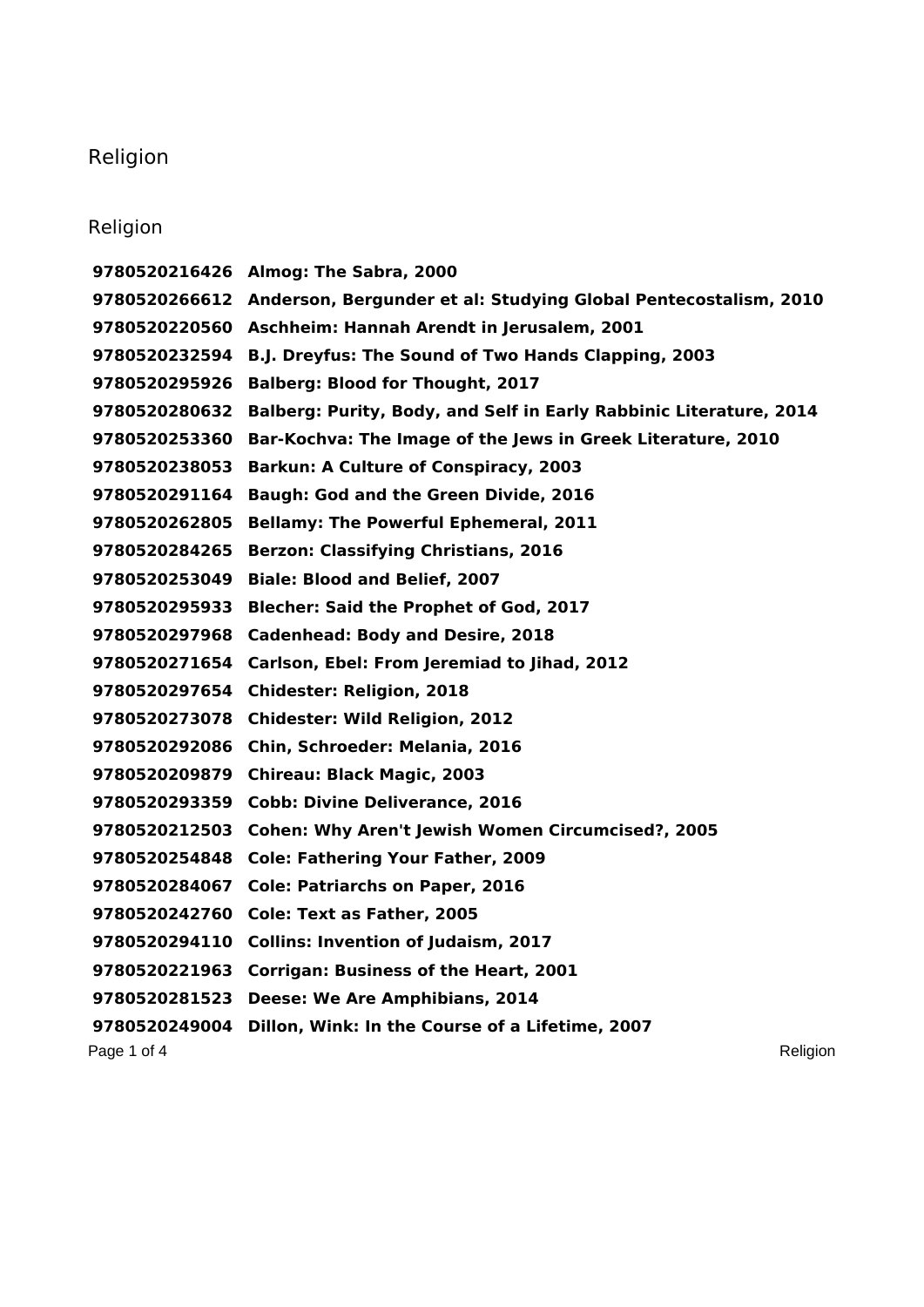**Elias: Alef Is for Allah, 2018 Elmore: Becoming Religious in a Secular Age, 2016 Eltantawi: Shari'ah on Trial, 2017 Eubanks: Miracles of Book and Body, 2011 Evans: Seeking Good Debate, 2016 Finkelstein: Specter of the Jews, 2018 Forbes, Mahan: Religion and Popular Culture in America, Third Edition, 2017 Frank: The Memory of the Eyes, 2000 Freidenreich: Foreigners and Their Food, 2011 Froese: The Plot to Kill God, 2008 Gardner: Making Chastity Sexy, 2011 Gold: Aesthetics and Analysis in Writing on Religion, 2003 Greeley: The Catholic Revolution, 2004 Griffith: Born Again Bodies, 2004 Gross: A Garland of Feminist Reflections, 2009 Guadeloupe: Chanting Down the New Jerusalem, 2008 Hackett: That Religion in Which All Men Agree, 2014 Handman: Critical Christianity, 2014 Hawley, Narayanan: The Life of Hinduism, 2006 Heilman: Who Will Lead Us?, 2017 Hirsch, Spitzer: Ghosts of Home, 2010 Hood, Jr., Williamson: Them That Believe, 2008 Hughes Seager: Encountering the Dharma, 2006 Hymes: Way and Byway, 2002 Ingram: Revival from Below, 2018 Jacobs: Epiphanius of Cyprus, 2016 Jacobs: Hidden Heritage, 2002 Johnson, Weitzman: FBI and Religion, 2017 Jonte-Pace: Speaking the Unspeakable, 2001 Katz: Who Are the Jews of India?, 2000 Klassen: Spirits of Protestantism, 2011**

Page 2 of 4 Religion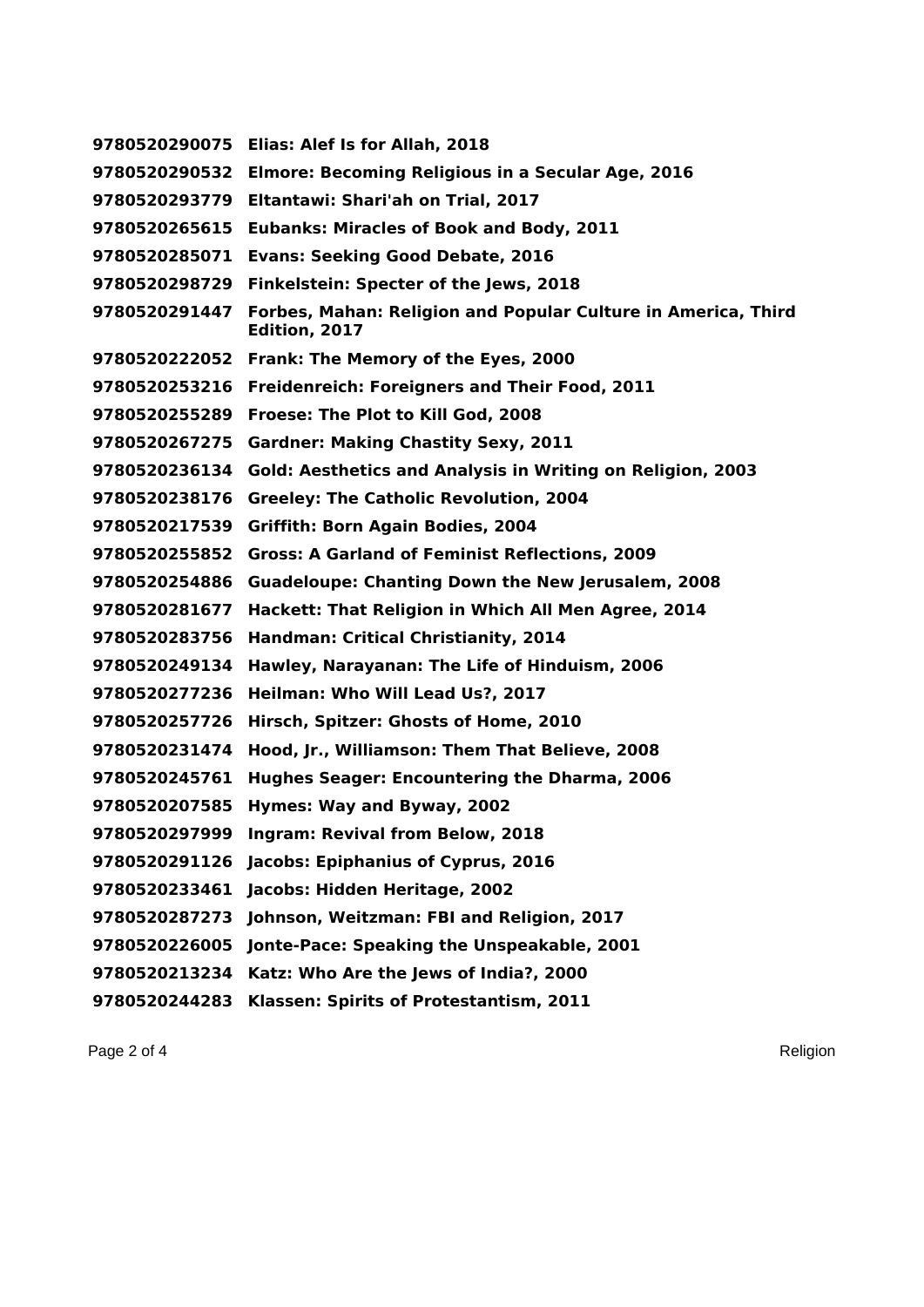**Knohl: The Messiah before Jesus, 2000 Lalich: Bounded Choice, 2004 Levy: Propaganda and the Jesuit Baroque, 2004 Leyerle: Theatrical Shows and Ascetic Lives, 2001 León: Political Spirituality of Cesar Chavez, 2014 Madsen: Democracy's Dharma, 2007 Magida: Opening the Doors of Wonder, 2006 Malti-Douglas: Medicines of the Soul, 2001 Mastnak: Crusading Peace, 2002 McDermott, Kripal: Encountering Kālī, 2003 McDonough, Bianchi: Passionate Uncertainty, 2002 McKanan: Eco-Alchemy, 2017 McKinnon: The Advent Project, 2000 McRae: Seeing through Zen, 2004 Meyer: Myths in Stone, 2001 Mokhtarian: Rabbis, Sorcerers, Kings, and Priests, 2015 Moss: Incorruptible Bodies, 2016 Nava: In Search of Soul, 2017 Obeyesekere: Imagining Karma, 2002 Patton: Bringing the Gods to Mind, 2005 Pike: For the Wild, 2017 Prothero: Purified by Fire, 2001 Reinders: Borrowed Gods and Foreign Bodies, 2004 Renard: Islam and Christianity, 2011 Ruether: Goddesses and the Divine Feminine, 2005 Saint-Laurent: Missionary Stories and the Formation of the Syriac Churches, 2015 Satran: In the Image of Origen, 2018 Scott: Miracle Cures, 2010 Sengupta: Pedagogy for Religion, 2011 Shemesh: Halakhah in the Making, 2009 Smith: The Secular Revolution, 2003**

Page 3 of 4 Religion